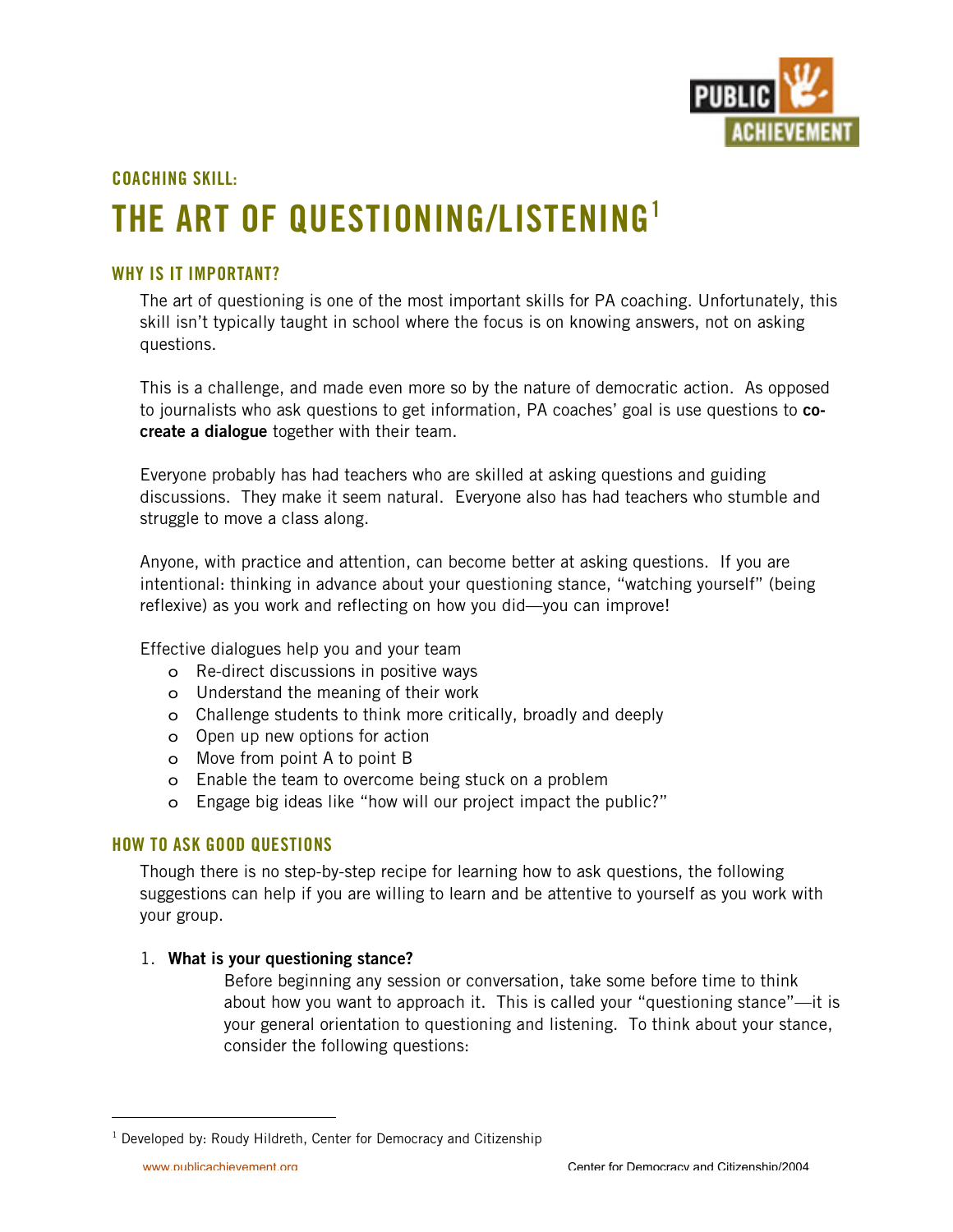

What is discussion for? You will have a different questioning stance for a brainstorm where you generate ideas than in making a decision where you narrow options.

What are my expectations for this discussion? Many times the coaches' expectations can either help or limit the possibilities of what happens. For example, if you really wanted your team to make a decision, but they were not ready to make one, your expectations may lead you to push in that direction. What things about myself (skills, knowledge, mood today) do I bring to this discussion? What things do I need to leave behind to make this work? For example, you may know a great deal about an issue, but this knowledge may inhibit discussion. Or, you may be in a bad mood, which will have to be bracketed.

### 2. **The Art of Listening:**

The title of this tool is "The Art of Questioning/Listening" because the ability to ask good questions depends on your ability to **listen**. Though this may sound backwards, good questions come from really listening to what members of your team are saying. Here are some tips to being an effective listener:

Concentrate on what is actually being said, not what you think they are saying or want them to say.

To make sure you are listening closely, it is sometimes a good idea to restate what team members say (in slightly different terms) to clarify. Skilled facilitators will use this restatement to ask further questions of the individual and/or entire team.

"Let me see if I am hearing you right, you think that ..." "Did I get it?"

"Did others hear the same thing or something different?"

"How come you used this word?" "That is interesting?"

"It sounds like you are also talking about power ..."

"What do others think about this? Do you all agree or not? Why?" Be attentive to important or "a-ha" moments in the conversation, and then ask questions about them. "A-ha" moments can be those good or bad moments, breakthroughs, or points of confusion (a useful way to think about "a-ha" moments are times when you think to yourself in the moment: "alright!" "oh no!" "finally!" "I don't follow?" "what do you mean by ?"). Pay attention body language, attitude, and comportment (i.e. what is not being said) as a way of listening to the conversation.